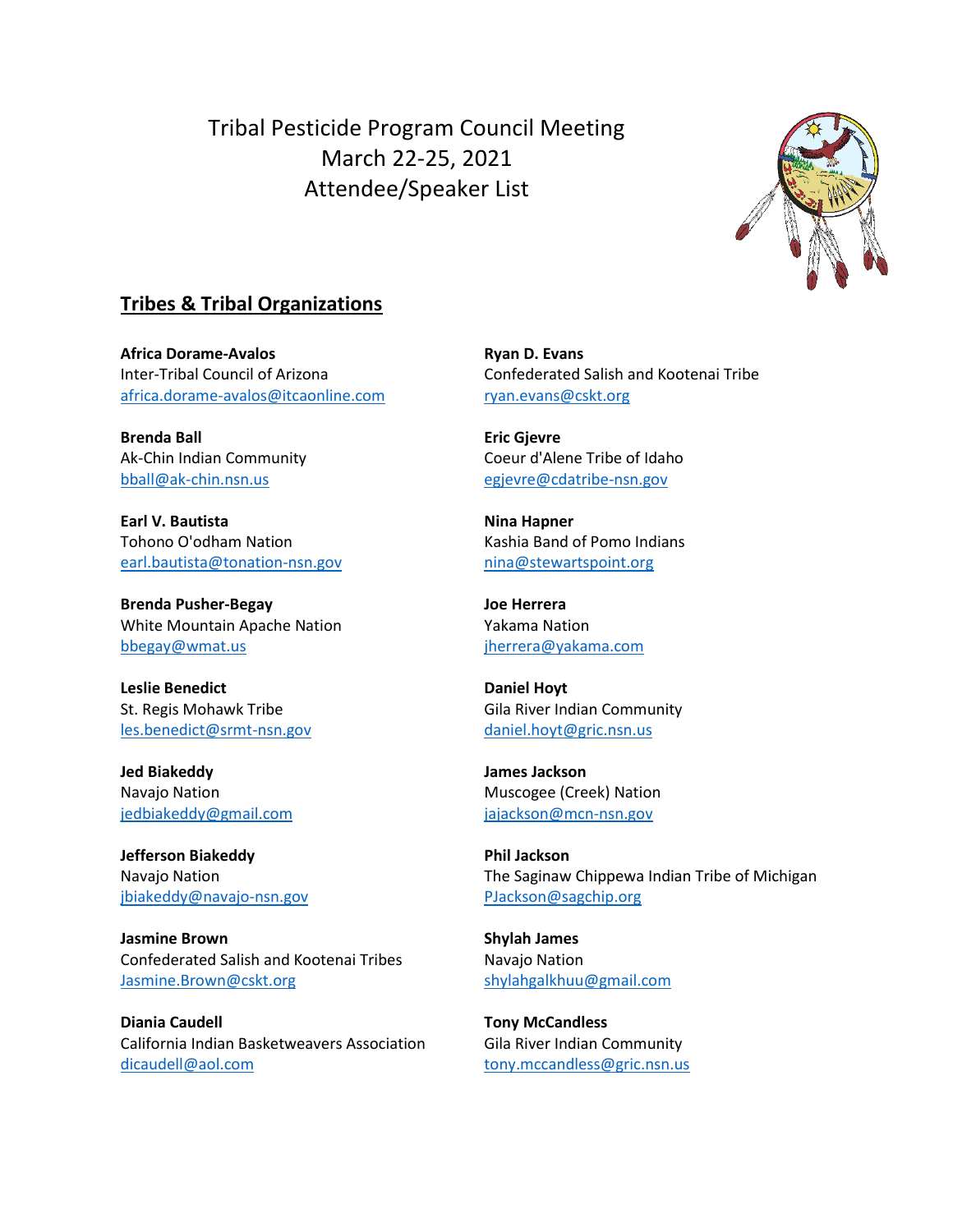**Brittani Clairmont** Confederated Salish and Kootenai Tribes [brittani.clairmont@cskt.org](mailto:brittani.clairmont@cskt.org)

**Camilo Perez** Quechan Indian Tribe [pesticidesofficer@quechantribe.com](mailto:pesticidesofficer@quechantribe.com)

**Jeremy Phillips** Salt River Pima Maricopa Indian Community [jeremy.phillips@srpmic-nsn.gov](mailto:jeremy.phillips@srpmic-nsn.gov)

**Theodore Puetz** Ak-Chin Indian Community [TPuetz@ak-chin.nsn.us](mailto:TPuetz@ak-chin.nsn.us)

**Larry Scrapper** Cherokee Nation [larry-scrapper@cherokee.org](mailto:larry-scrapper@cherokee.org)

**Notah Silversmith** Navajo Nation [nsilversmith@navajo-nsn.gov](mailto:nsilversmith@navajo-nsn.gov) **Jim Mossett** Mandan, Hidatsa and Arikara Nation [jmossett@mhanation.com](mailto:jmossett@mhanation.com)

**Julie Simpson** Nez Perce Tribe [julies@nezperce.org](mailto:julies@nezperce.org)

**Troy Techlin** The Saginaw Chippewa Indian Tribe of Michigan [TTechlin@sagchip.org](mailto:TTechlin@sagchip.org)

**LaShawnia Tso** Tohono O'odham Nation [lashawnia.tso@tonation-nsn.gov](mailto:lashawnia.tso@tonation-nsn.gov)

**Gerald Wagner** Blackfeet Nation [gwagner@3rivers.net](mailto:gwagner@3rivers.net)

### **Federal Attendees**

**Sonia Altieri** EPA [Altieri.sonia@epa.gov](mailto:Altieri.sonia@epa.gov)

**Helene Ambrosino** EPA, Office of Compliance, Office of Enforcement and Compliance Assurance [ambrosino.helene@epa.gov](mailto:ambrosino.helene@epa.gov)

**Jeff Besougloff** EPA, American Indian Environmental Office [besougloff.jeff@epa.gov](mailto:besougloff.jeff@epa.gov)

**Jonathan Binder** EPA, Office of Enforcement and Compliance Assurance [binder.jonathan@epa.gov](mailto:binder.jonathan@epa.gov)

**Catie Diaz** EPA, Office of Chemical Safety and Pollution Prevention

**Peter Earley** EPA, Region 9 [early.peter@epa.gov](mailto:early.peter@epa.gov)

**Tracy Enger** EPA, Office of Air and Radiation, Indoor Air Quality in Schools Team [Enger.tracy@epa.gov](mailto:Enger.tracy@epa.gov)

**Michal Freedhoff** EPA, Office of Chemical Safety and Pollution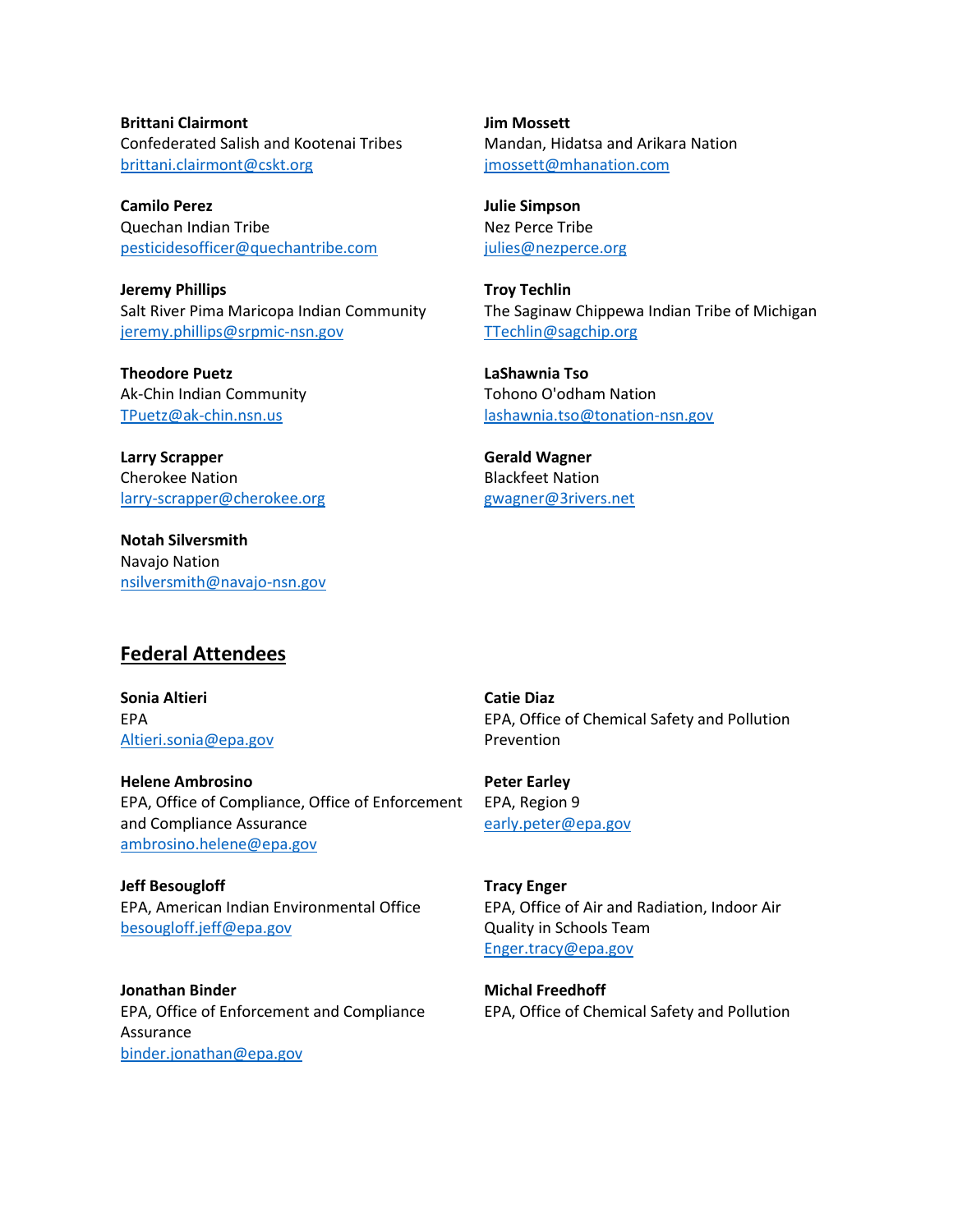**Andy Byrne** EPA, American Indian Environmental Office [byrne.andrew@epa.gov](mailto:byrne.andrew@epa.gov)

**Karen Gude** EPA, Office of Water [gude.karen@epa.gov](mailto:gude.karen@epa.gov)

**Secody Hubbard** EPA, Office of Air and Radiation [hubbard.secody@epa.gov](mailto:hubbard.secody@epa.gov)

**Blake Huff** EPA, Region 8 [Huff.Blake@epa.gov](mailto:Huff.Blake@epa.gov)

**Nate McMichael** EPA, Office of Radiation and Indoor Air [McMichael.Nate@epa.gov](mailto:McMichael.Nate@epa.gov)

**Ed Messina** EPA, Office of Pollution Prevention [messina.edward@epa.gov](mailto:messina.edward@epa.gov)

**Sierra Moline** EPA, Federal Insecticide, Fungicide and Rodenticide Act (FIFRA) [moline.sierra@epa.gov](mailto:moline.sierra@epa.gov)

**Jackie Mosby** EPA, Office of Program Support, Office of Chemical Safety and Pollution Prevention [mosby.jackie@epa.gov](mailto:mosby.jackie@epa.gov)

**Amy Mysz** EPA, Region 5 [mysz.amy@epa.gov](mailto:mysz.amy@epa.gov) **Michael Goodis** EPA, Office of Pesticide Programs [goodis.michael@epa.gov](mailto:goodis.michael@epa.gov)

**Katilin Picone** EPA, Office of Program Support, Office of Chemical Safety and Pollution Prevention [Picone.Kaitlin@epa.gov](mailto:Picone.Kaitlin@epa.gov)

**Rachel Ricciardi** EPA, Office of Program Support, Office of Chemical Safety and Pollution Prevention [Ricciardi.Rachel@epa.gov](mailto:Ricciardi.Rachel@epa.gov)

**Monica Rodia** EPA, Office of Research and Development [rodia.monica@epa.gov](mailto:rodia.monica@epa.gov)

**Mary Rust** EPA, Office of Pesticide Programs [rust.mary@epa.gov](mailto:rust.mary@epa.gov)

**Emily Ryan** EPA, Office of Program Support, Office of Chemical Safety and Pollution Prevention [ryan.emily@epa.gov](mailto:ryan.emily@epa.gov)

**Shawn Ryan** EPA, Office of Research and Development [ryan.shawn@epa.gov](mailto:ryan.shawn@epa.gov)

**Carol Ann Siciliano** EPA, Office of Chemical Safety and Pollution Prevention [siciliano.carolann@epa.gov](mailto:siciliano.carolann@epa.gov)

**Cindy Wire** EPA, Office of Chemical Safety and Pollution Prevention [wire.cindy@epa.gov](mailto:wire.cindy@epa.gov)